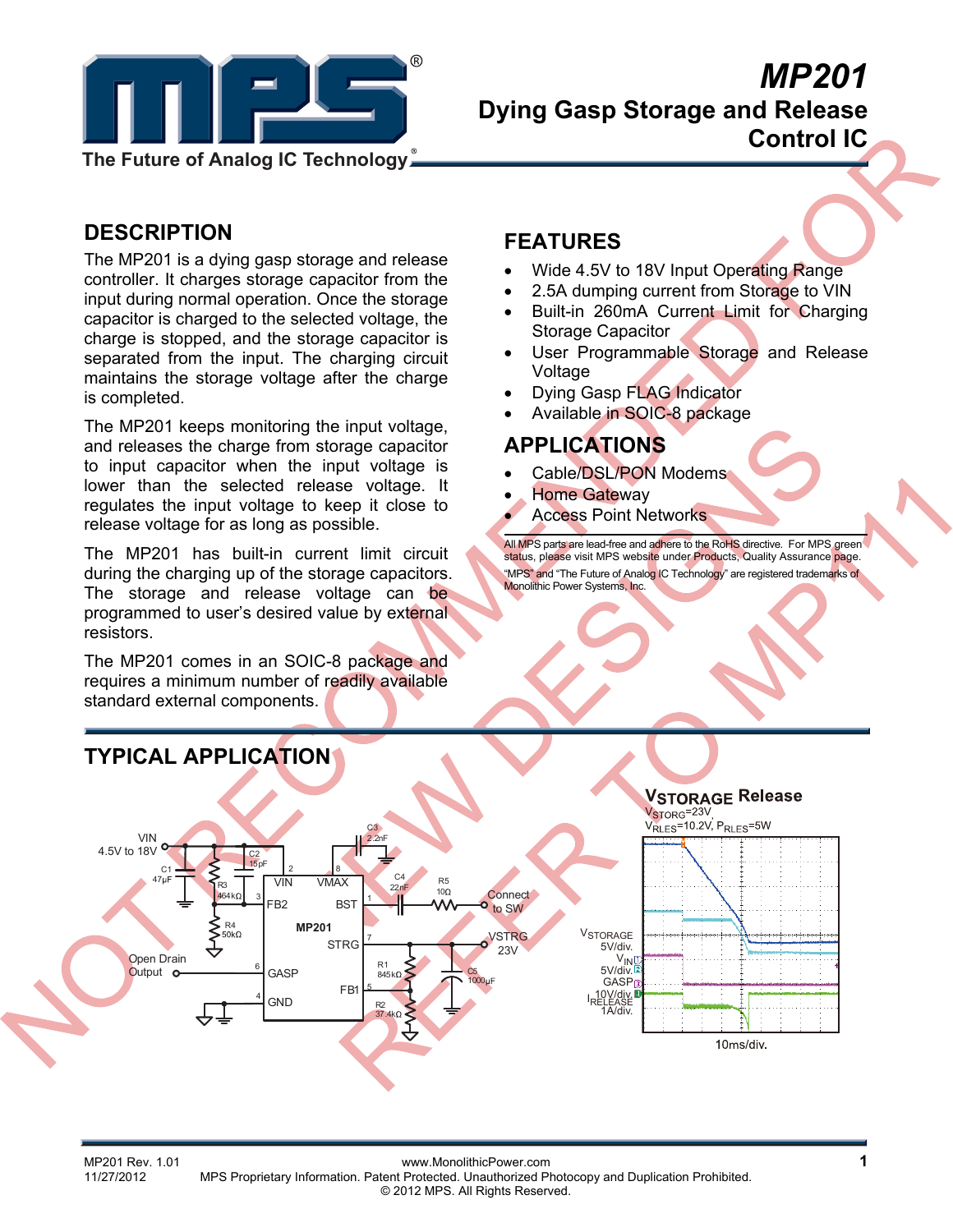

#### **ORDERING INFORMATION**

| <b>Part Number*</b> | Package | <b>Top Marking</b> |
|---------------------|---------|--------------------|
| MP201DS             | SOIC-8  | MP201              |

\* For Tape & Reel, add suffix –Z (eg.MP201DS–Z); For RoHS compliant packaging, add suffix –LF (e.g. MP201DS–LF–Z)

## **PACKAGE REFERENCE**



### **ABSOLUTE MAXIMUM RATINGS (1)**

| Continuous Power Dissipation $(T_A = +25^{\circ}C)^{(2)}$ |  |
|-----------------------------------------------------------|--|
|                                                           |  |
|                                                           |  |

## *Recommended Operating Conditions* **(3)**

| Supply Voltage V <sub>IN</sub> 4.5V to 18V                        |  |
|-------------------------------------------------------------------|--|
|                                                                   |  |
| $\ldots$ Vin to $2 \times V_{\text{IN}} - 0.8 V(32V \text{ max})$ |  |
| Operating Junction Temp. $(T_J)$ . -40°C to +125°C.               |  |

## *Thermal Resistance* **(4)** *θJA θJC*

SOIC-8.................................... 90...... 45... °C/W

#### **Notes:**

- 1) Exceeding these ratings may damage the device.
- 2) The maximum allowable power dissipation is a function of the maximum junction temperature  $T_J$  (MAX), the junction-toambient thermal resistance  $\theta_{JA}$ , and the ambient temperature TA. The maximum allowable continuous power dissipation at any ambient temperature is calculated by  $P_D$  (MAX) =  $(T_J)$ (MAX)-TA)/θJA. Exceeding the maximum allowable power dissipation will cause excessive die temperature, and the regulator will go into thermal shutdown. Internal thermal shutdown circuitry protects the device from permanent damage.
- 3) The device is not guaranteed to function outside of its operating conditions.
- 4) Measured on JESD51-7, 4-layer PCB.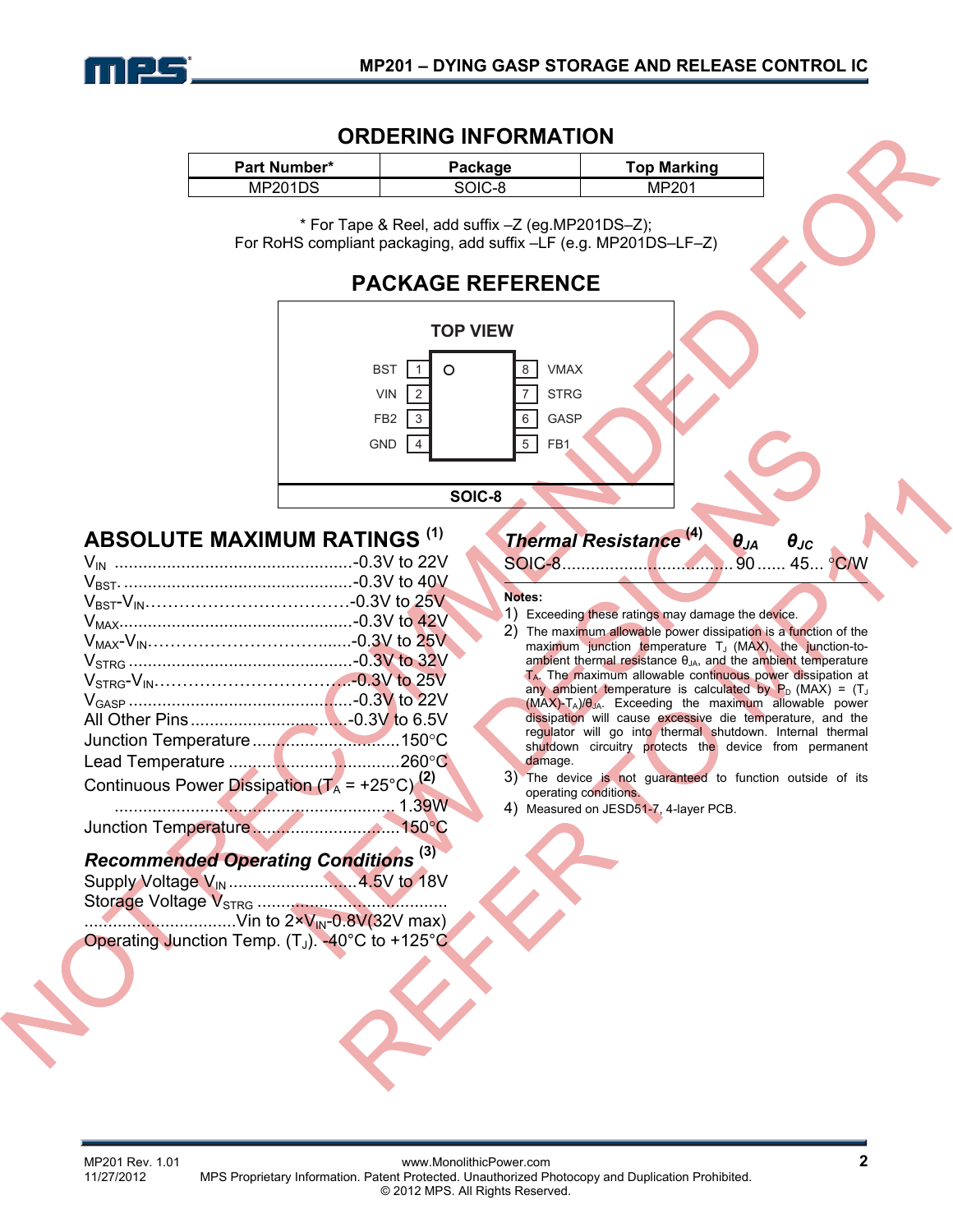

### **ELECTRICAL CHARACTERISTICS (5)**

 $V_{IN}$  = 12V,  $T_A$  = 25°C, unless otherwise noted.

| <b>Parameter</b>                                                                          | Symbol                      | <b>Condition</b>                            | Min            | <b>Typ</b>              | <b>Max</b> | <b>Units</b> |
|-------------------------------------------------------------------------------------------|-----------------------------|---------------------------------------------|----------------|-------------------------|------------|--------------|
| Input Supply Voltage Range                                                                | $V_{IN}$                    |                                             | 4.5            |                         | 18         | V            |
| Supply Current (Quiescent)                                                                | $I_{IN}$                    | $V_{FB} = 1.1V$                             |                | 250                     | 300        | μA           |
| VIN Under Voltage Lockout<br><b>Threshold Rising</b>                                      | <b>INUV</b> <sub>Vth</sub>  |                                             | 2.5            | 3.0                     | 3.5        | v            |
| <b>VIN Under Voltage Lockout</b><br><b>Threshold Hysteresis</b>                           | <b>INUVHYS</b>              |                                             |                | 250                     |            | mV           |
| Storage Feedback Voltage                                                                  | $\mathsf{V}_{\mathsf{FB1}}$ |                                             | 0.97           | $\overline{1}$          | 1.03       | V            |
| Release Feedback Voltage                                                                  | V <sub>FB2</sub>            |                                             | 0.97           | $\overline{1}$          | 1.03       | $\vee$       |
| Vstorage Refresh<br>Threshold-High                                                        | $V_{FB1_H}$                 |                                             |                | 1.025                   | 1.05       | V            |
| Vstorage Refresh<br>Threshold-Low                                                         | $V_{\text{FB1}\_\text{L}}$  |                                             | 0.95           | 0.975                   |            | $\vee$       |
| Vstorage Refresh<br>Threshold-Hysteresis                                                  | $V_{FB1_Hys}$               |                                             |                | 50                      |            | mV           |
| <b>Feedback Current</b>                                                                   | $I_{FB}$                    | $V_{FB1} = V_{FB2} = 1V$                    |                | 10                      | 50         | nA           |
| GASP High Threshold <sup>(6)</sup>                                                        | <b>VTHGASP</b>              |                                             |                | 1.05                    |            | $\vee$       |
| GASP Low Threshold <sup>(6)</sup>                                                         | <b>VTLGASP</b>              |                                             |                | $\overline{\mathbf{1}}$ |            | $\vee$       |
| <b>GASP Rising Delay Time</b>                                                             | <b>GASPTdR</b>              |                                             |                | 73                      |            | $\mu s$      |
| <b>GASP Falling Delay Time</b>                                                            | <b>GASPTdF</b>              |                                             |                | 0.7                     |            | $\mu s$      |
| <b>GASP Sink Current</b><br>Capability                                                    | <b>VGASP</b>                | Sink 4mA                                    |                | 0.2                     | 0.3        | V            |
| <b>GASP Leakage Current</b>                                                               | <b>GASP_LEAK</b>            | $VGASP=3.3V$                                |                | 0.01                    | 0.1        | uA           |
| Input Inrush Current Limit<br>for Charging Storage<br>Capacitor                           | <b>IPRECHARGE_LIMIT</b>     | VIN=12V, Charging CSTORAGE<br>from 0 to VIN | 0.2            | 0.26                    | 0.33       | A            |
| <b>Current limit for Dumping</b><br>Charge from CSTORAGE to<br>$\mathsf{V}_{\mathsf{IN}}$ | <b>IDUMP_LIMIT</b>          |                                             | $\overline{2}$ | 2.5                     | 3          | A            |
| Thermal Shutdown <sup>(7)</sup>                                                           | <b>T</b> <sub>sp</sub>      |                                             |                | 150                     |            | °C           |
| Thermal Shutdown<br>Hysteresis $^{(7)}$                                                   | <b>THYS</b>                 |                                             |                | 30                      |            | °C           |

**Notes:** 

5) Production test at +25°C. Specifications over the temperature range are guaranteed by design and characterization.

6) This voltage is FB2 voltage.

7) Guaranted by design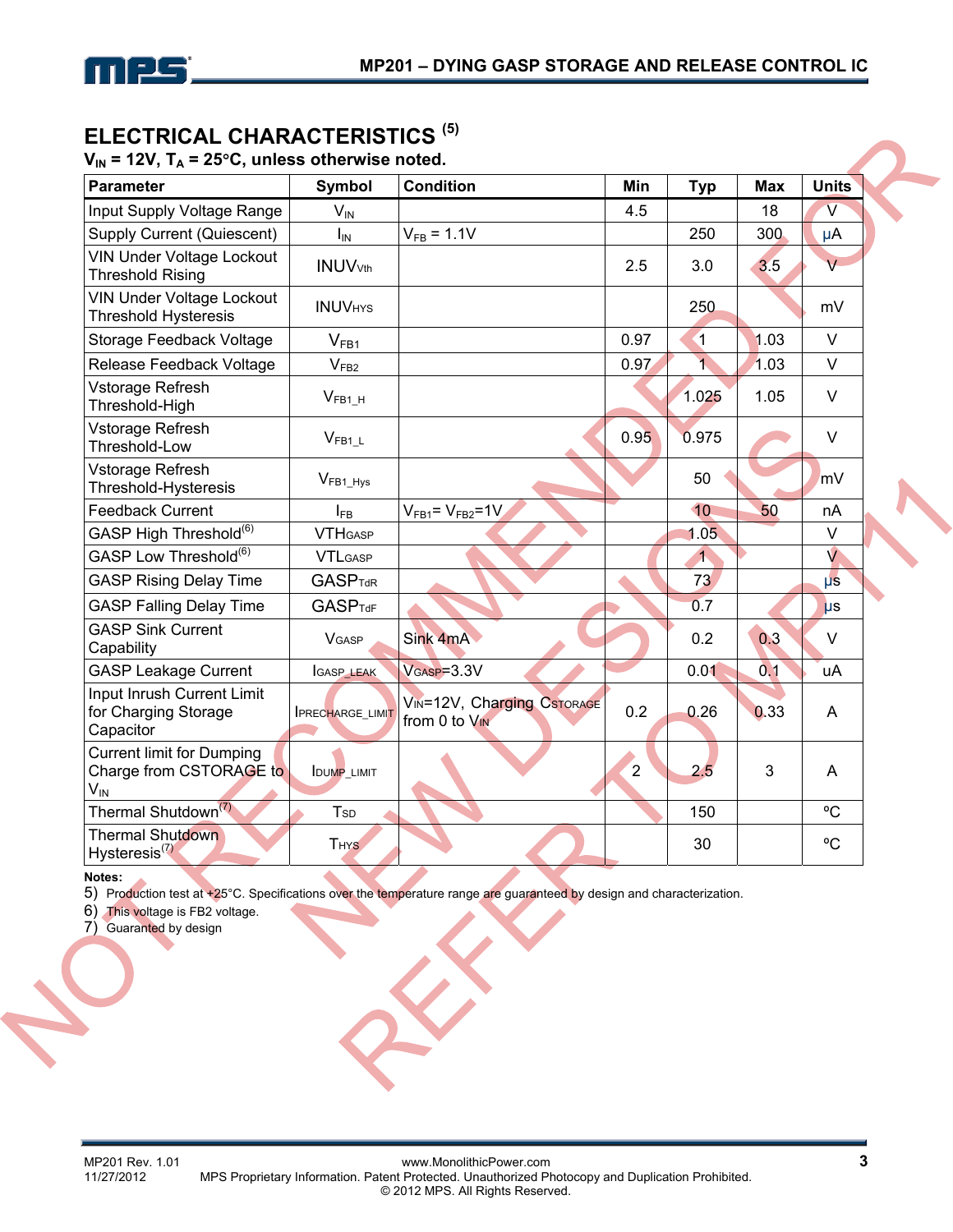

## **PIN FUNCTIONS**

| Pin# | <b>Name</b>     | <b>Description</b>                                                                                                                                                                              |
|------|-----------------|-------------------------------------------------------------------------------------------------------------------------------------------------------------------------------------------------|
|      | <b>BST</b>      | Bootstrap. A capacitor and a resistor in series connected between this pin and DC/DC<br>converter's SW node is required to charge storage capacitor.                                            |
| 2    | <b>VIN</b>      | Supply Voltage. The MP201 operates from a +4.5V to +18V input rail. Input decoupling<br>capacitor is needed to decouple the input rail.                                                         |
| 3    | FB <sub>2</sub> | Feedback to set release voltage.                                                                                                                                                                |
| 4    | <b>GND</b>      | System Ground. This pin is the reference ground of the regulated output voltage.<br>For this reason care must be taken in PCB layout. Suggested to be connected to<br>GND with copper and vias. |
| 5    | FB <sub>1</sub> | Feedback to set storage voltage.                                                                                                                                                                |
| 6    | <b>GASP</b>     | Open drain output to indicate dying gasp operation is active.                                                                                                                                   |
|      | <b>STRG</b>     | Connect to storage capacitor for dying gasp storage and release operation.                                                                                                                      |
| 8    | <b>VMAX</b>     | Internal Supply. A 2.2nF ceramic capacitor is required for decoupling.                                                                                                                          |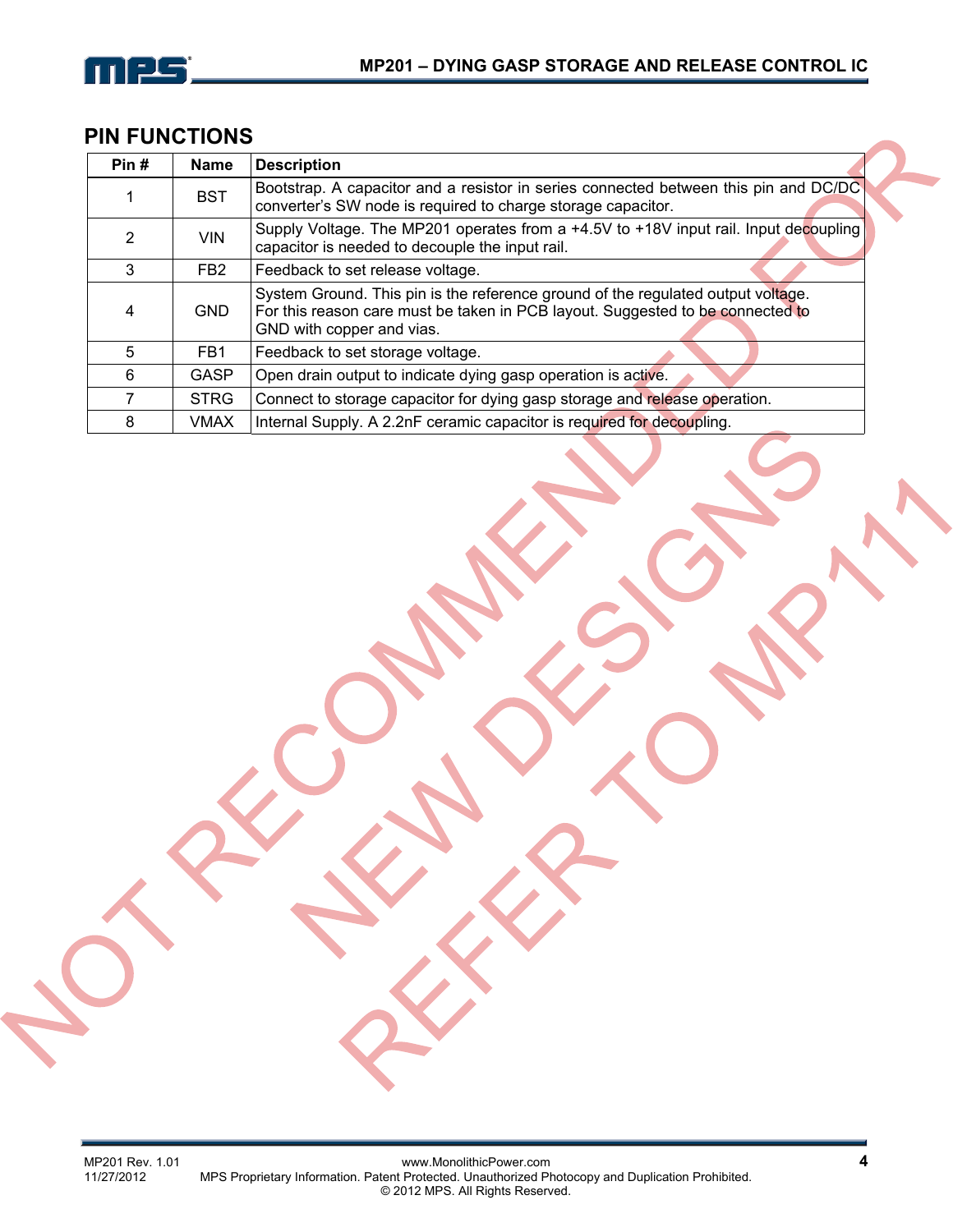

## **TYPICAL CHARACTERISTICS**

**VIN = 12V, VSTORAGE = 23V, VRELEASE=10.2V, For DCDC Converter: POUT=5W, VOUT=3.3V, TA = +25ºC, unless otherwise noted.**

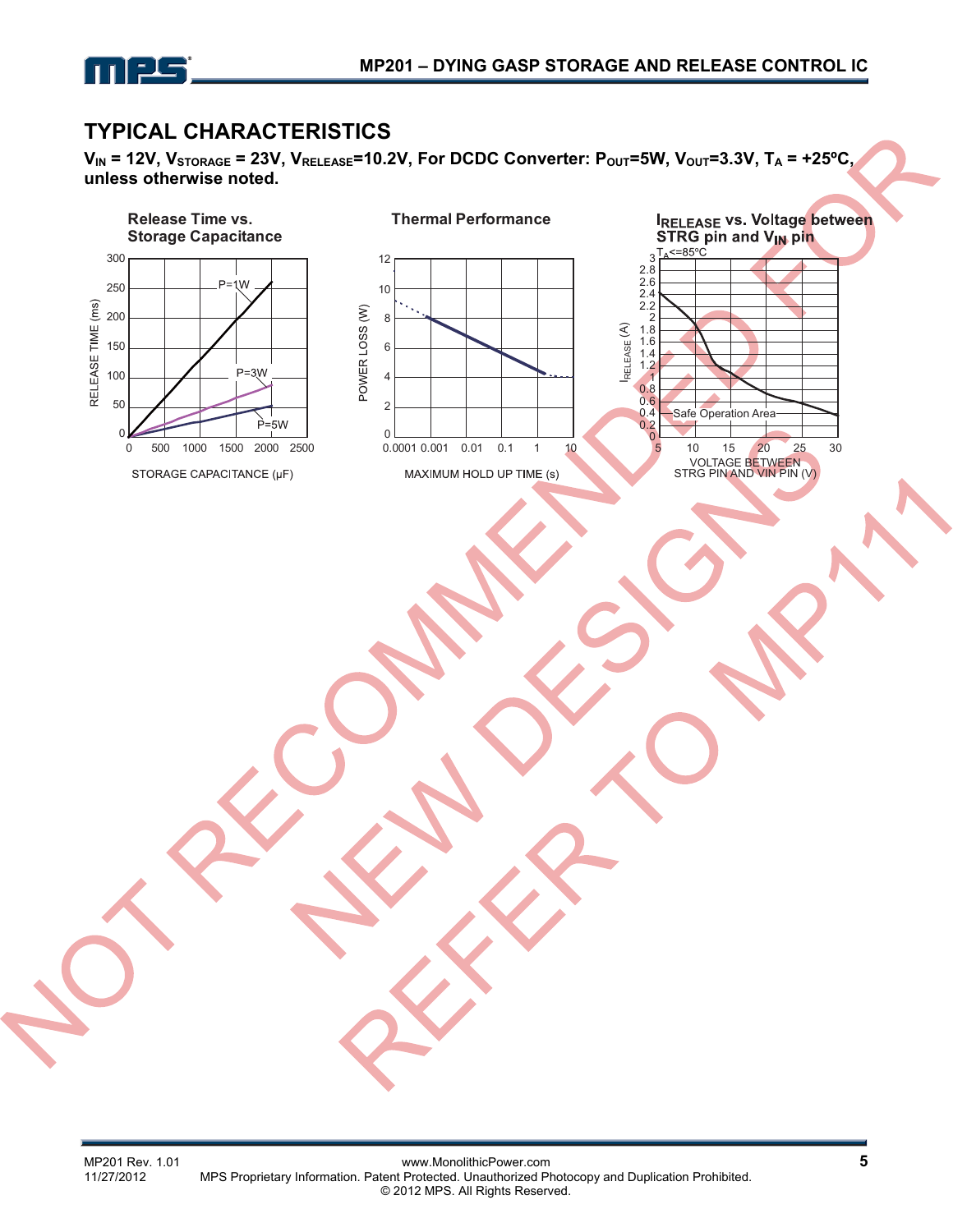

## **TYPICAL PERFORMANCE CHARACTERISTICS** *(continued)*

 $V_{IN}$  = 12V,  $V_{STORAGE}$  = 23V,  $V_{RELEASE}$ =10.2V, For DCDC Converter:  $P_{OUT}$ =5W,  $V_{OUT}$ =3.3V,  $T_A$  = +25°C, **unless otherwise noted.**

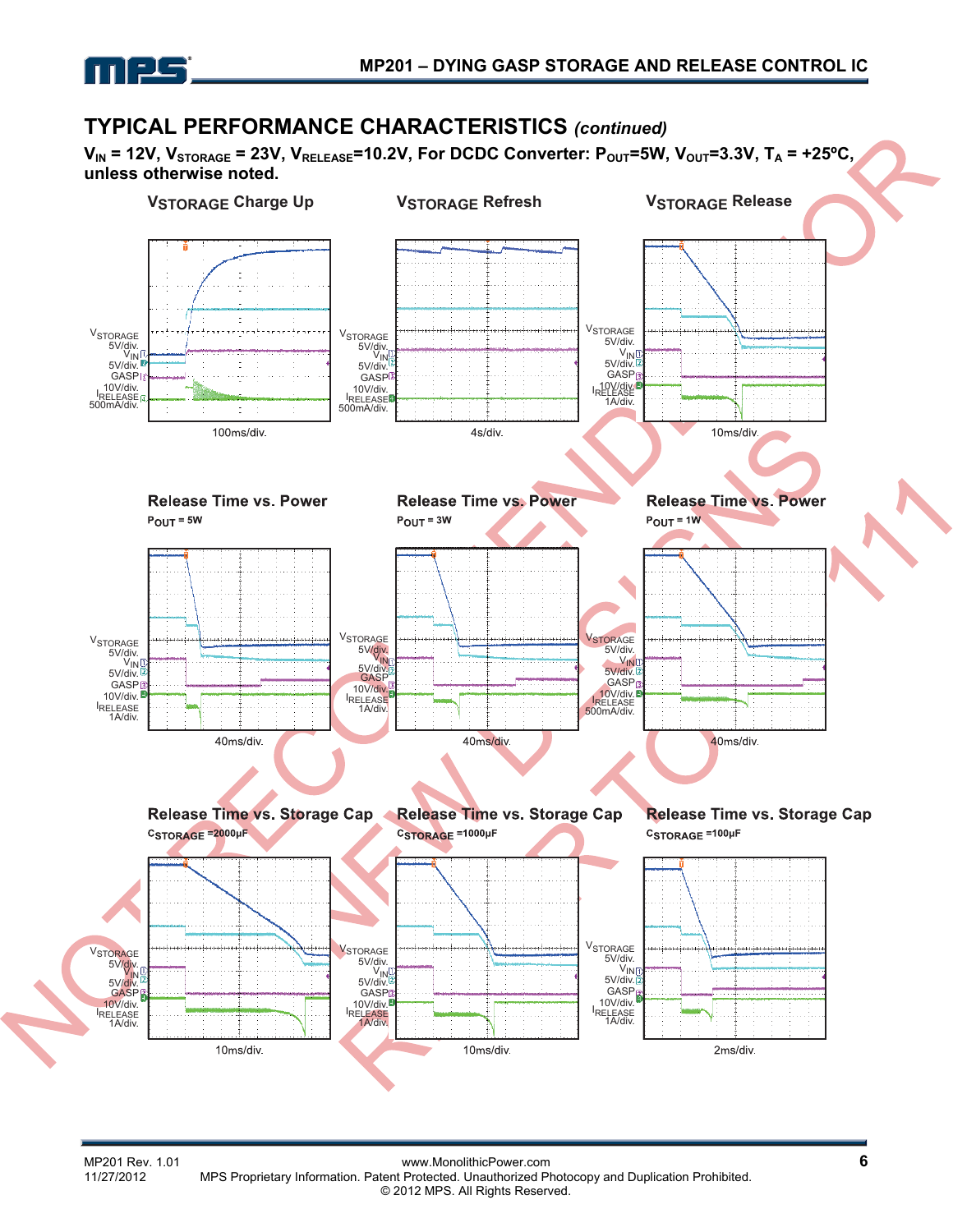

## **BLOCK DIAGRAM**

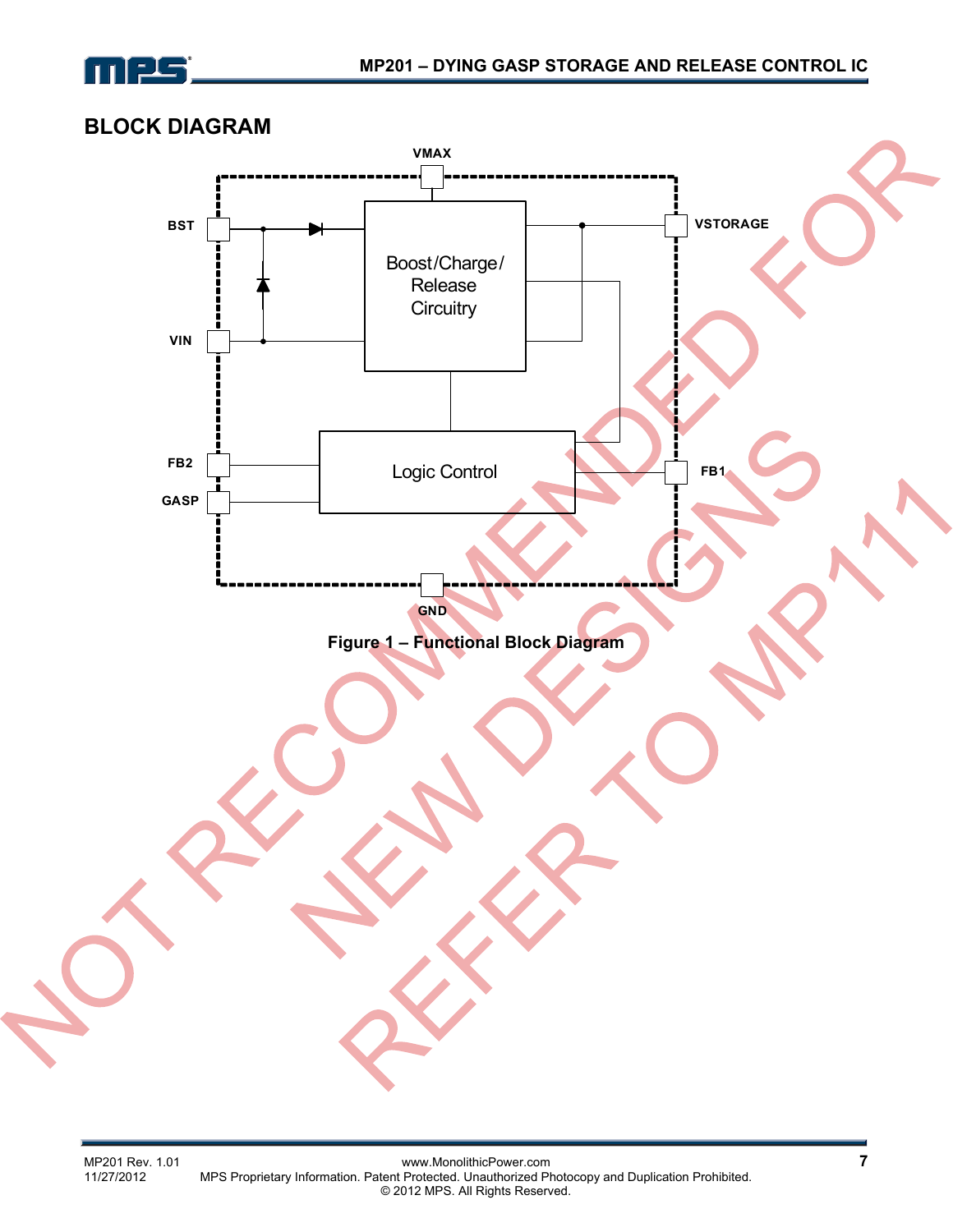

#### **OPERATION**

MP201 is a dying gasp storage and release control IC. It charges the storage capacitors from input supply during power start up and keeps refreshing the storage voltage at a regulated value during normal operation. MP201 continuously monitors the input voltage. Once the input voltage is lower than the programmed release voltage in the case of losing input power, it releases the charge from the storage capacitors to input, and keeps the input voltage regulated to the release voltage for as long as possible. It allows the system to respond to input power failure.

#### **Start-Up**

During the power start-up, there are two periods to charge the storage capacitors. In the first period, the MP201 pre-charges the large storage capacitors from 0 to nearly VIN with built-in inrush current limit. Once the storage voltage is close to the input voltage, the storage voltage is boosted and regulated at target voltage.

The BST pin of MP201 should connect to the DCDC switch node. Only after the DCDC is enabled, the MP201 will start boosting. Figure 2 shows the charging build-up process of MP201.



#### **Release**

MP201 keeps monitoring the input voltage. Once the input voltage is lower than selected release voltage in the case of losing input power, MP201 moves the charge from high voltage storage capacitor to low input voltage capacitor. The release voltage can be determined by choosing appropriate input resistance divider. The maximum LDO release current can be as high as 2.5A. Until the storage capacitor voltage is near the input voltage, the input voltage loses its regulation and reduces further. A conceptual release process of MP201 is shown in Figure 3.



#### **Gasp Indicator**

When the FB2 voltage, feedback voltage for the input power, is higher than  $1.05XV<sub>FB2</sub>$ , the GASP pin will be pulled high. Connect a resistor across VIN and GASP can drive GASP high. When the FB2 voltage is lower than  $1.00XV<sub>FB2</sub>$ , the GASP voltage will be internally pulled low. GASP voltage can be used as a communication indicator signal which states input power availability.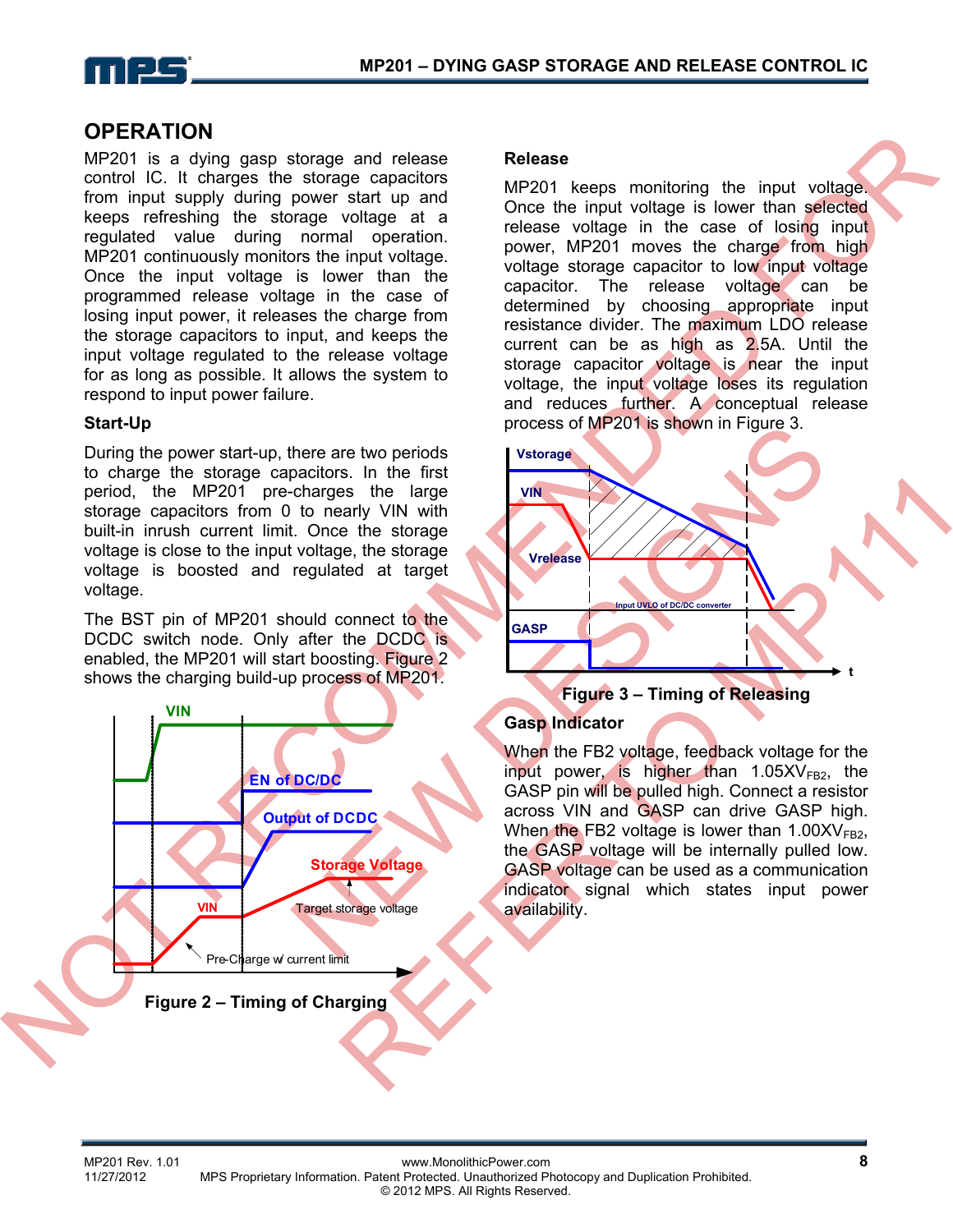

## **APPLICATION INFORMATION**

#### **SET STORAGE VOLTAGE**

The storage voltage can be set by choosing appropriate external feedback resistors R1 and R2 which is shown in Figure 4.



#### **Figure 4 – Feedback Circuit for Storage Voltage**

The storage voltage is determined by:

$$
V_{\text{STORAGE}} = (1 + \frac{R1}{R2}) \times V_{\text{FB1}}
$$

Here is the example, if the storage voltage is set to be 20V, choose R2 to be 40k $\Omega$ , R1 will be then given by:

$$
R1 = \frac{40k\Omega \times (20 - V_{FB2})}{V_{FB2}} = 760k\Omega
$$

Table 1 lists the recommended resistors for different storage voltages.

#### **Table 1 – Resistor Selection for Different Storage Voltages**

|                          | --                 |               |
|--------------------------|--------------------|---------------|
| V <sub>STORAGE</sub> (V) | $R1$ ( $k\Omega$ ) | $R2(k\Omega)$ |
| 15                       |                    | 53.2          |
| 19                       | '50                | 41.6          |
|                          |                    |               |

**Select Release Voltage and Input Capacitors**  The release voltage can be set by choosing external feedback resistors R3 and R4 which is shown in Figure 5.



**Figure 5 – Release Feedback Circuit**  Similarly, the release voltage is set by:



However, the selection of R3 and R4 not only determines the release voltage, but impacts the stability. Generally, choosing R3 to be 300~500kΩ is recommended for a stable performance with 47μF Cin. Table 2 lists the recommended resistors setup for different release voltages.

#### **Table 2 – Resistor Selection for Different Release Voltages**

| VRELEASE<br>(V) | R3<br><u>(kΩ)</u> | R4<br>(kΩ) | Сf | $\mathbf{C}_{\mathsf{IN}}$<br>ันF) |
|-----------------|-------------------|------------|----|------------------------------------|
| 11              | 475               | 47.5       | 15 |                                    |
| 10.2            | 464               | 49.9       | 15 |                                    |
| 9.0             | 324               | ◠          | Ib |                                    |

#### **Select Storage Capacitor**

The Storage Capacitor is for energy storage during normal operation and the energy will be released to VIN in case of losing input power. Typically, a general purpose electrolytic capacitor is recommended.

The voltage rating of storage capacitor needs to be higher than the targeted storage voltage. The voltage rating of storage capacitor can be fully utilized since the voltage on storage capacitor is very stable during normal operation. There will be less ripple current/voltage for most of the time during normal operation. The ripple current rating of storage cap can be less consideration.

The needed capacitance is dependent on how long the dying gasp time based on typically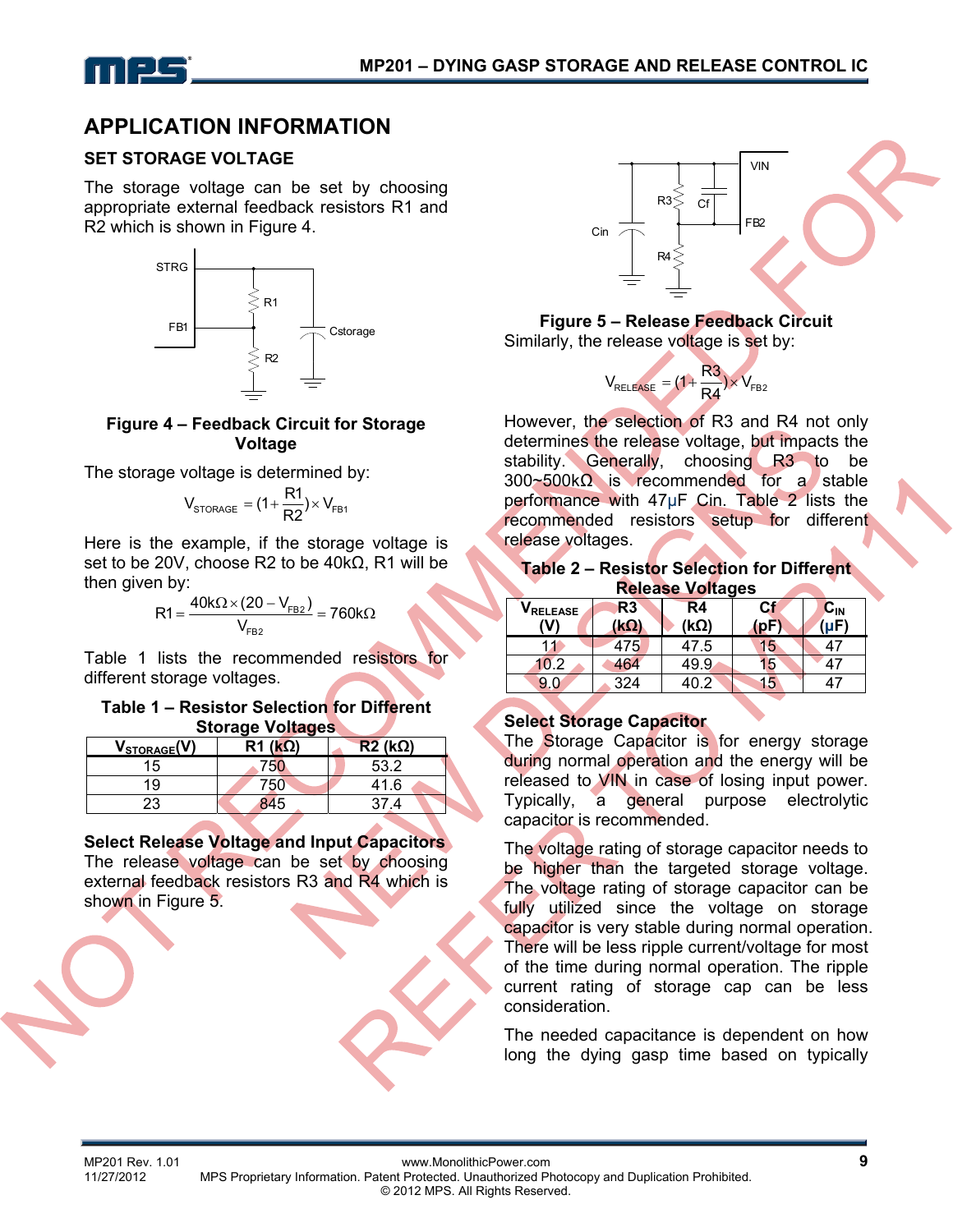

application. Assume the input release current is IRELEASE when input voltage is regulated at  $V_{\text{RFI FASE}}$  for the DCDC converter. The storage voltage of MP201 is  $V_{STORAGE}$ , and the required dying gasp time is  $T_{\text{DASP}}$ . The necessary storage capacitance can be calculated as following equation:

$$
Cs = \frac{I_{\text{RELEASE}} \times T_{\text{DASP}}}{V_{\text{STORAGE}} - V_{\text{RELEASE}}}
$$

If  $I_{REIEASE}$ =1A,  $T_D$ =20ms,  $V_{STORAGE}$ =20V,  $V_{\text{RFI FASE}}$ =10V, the needed storage capacitance is 2000μF. Generally, the storage capacitance should be chosen a little bit large to avoid capacitance reduction at high voltage offset.

In typical xDSL applications using a 12V input supply, it is recommended to set the storage voltage higher than 20V to fully utilize the high voltage energy and minimize storage capacitance requirements. Generally, a 25V rated electrolytic capacitor can be used. The lifetime of electrolytic capacitors can be severely impacted by both environmental and electrical factors. One of the most critical electrical factors is the AC RMS ripple current through the capacitor which leads to increased capacitor core temperatures. Normally, for typical industrial uses, it is recommended to derate the capacitor voltage rating to 70%-80%. For example, a 25V rated

electrolytic capacitor would be used for a 16V to 20V application.

However, since the MP201 tightly regulates the storage voltage, the storage capacitor almost has no AC ripple current going through it. The resulting refresh rate of the MP201 is very low which allows customers to safely use a 90% capacitor derating  $^{(8)}$ . For example, a 25V electrolytic capacitor, can safely handle a storage voltage of up to 22V. Table 3 is some recommended storage electrolytic capacitors which can be used in typical xDSL application

#### **PCB Layout Guide**

PCB layout is very important to achieve stable operation. Please follow these guidelines and take the EVB board layout for references.

- 1) Connect the BST pin as close as possible to the SW node of DCDC converter through a resistor and a small ceramic capacitor. Try to avoid interconnect the feedback path.
- 2) Ensure all feedback connections are short and direct. Place the feedback resistors and compensation components as close to the chip as possible.
- 3) Keep the connection of the storage capacitors and STRG pin as short and wide as possible.

| Part #          | Vender    | <b>Capacitance</b> | Voltage | <b>Operating Temp</b> |
|-----------------|-----------|--------------------|---------|-----------------------|
| 25ME1500WX      | Sanvo     | 1500uF             | 25V     | $-40$ to +105 °C      |
| PEH526HAB4270M3 | Kemet     | 2700uF             | 25V     | -40 to +105°C.        |
| EEUFR1E152B     | Panasonic | 1500uF             | 25V     | -40 to +105°C $\,$    |

#### **Table 3 – Recommended Storage Capacitors**

**Notes:** 

8) "Applying voltage does not affect the life time because the self heating by applying voltage can be ignored", from Sanyo.

#### **Design Example**

Below is a design example following the application guidelines for the specifications:

|         | 12V to 18V |
|---------|------------|
|         | 23V        |
| RELEASE |            |
|         |            |

The detailed application schematic is shown in Figure 6. The typical performance and circuit waveforms have been shown in the Typical Performance Characteristics section. For more device applications, please refer to the related Evaluation Board Datasheets.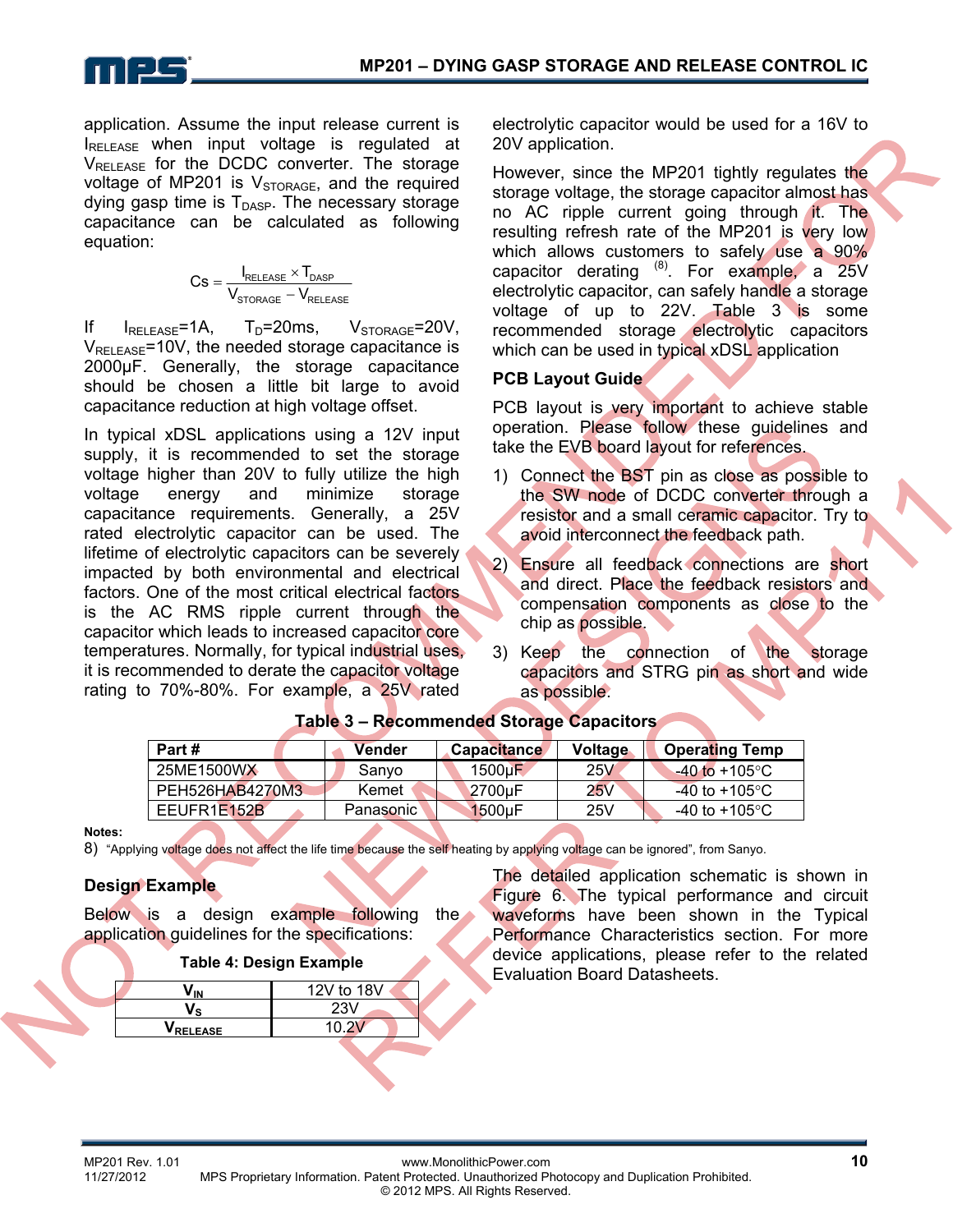